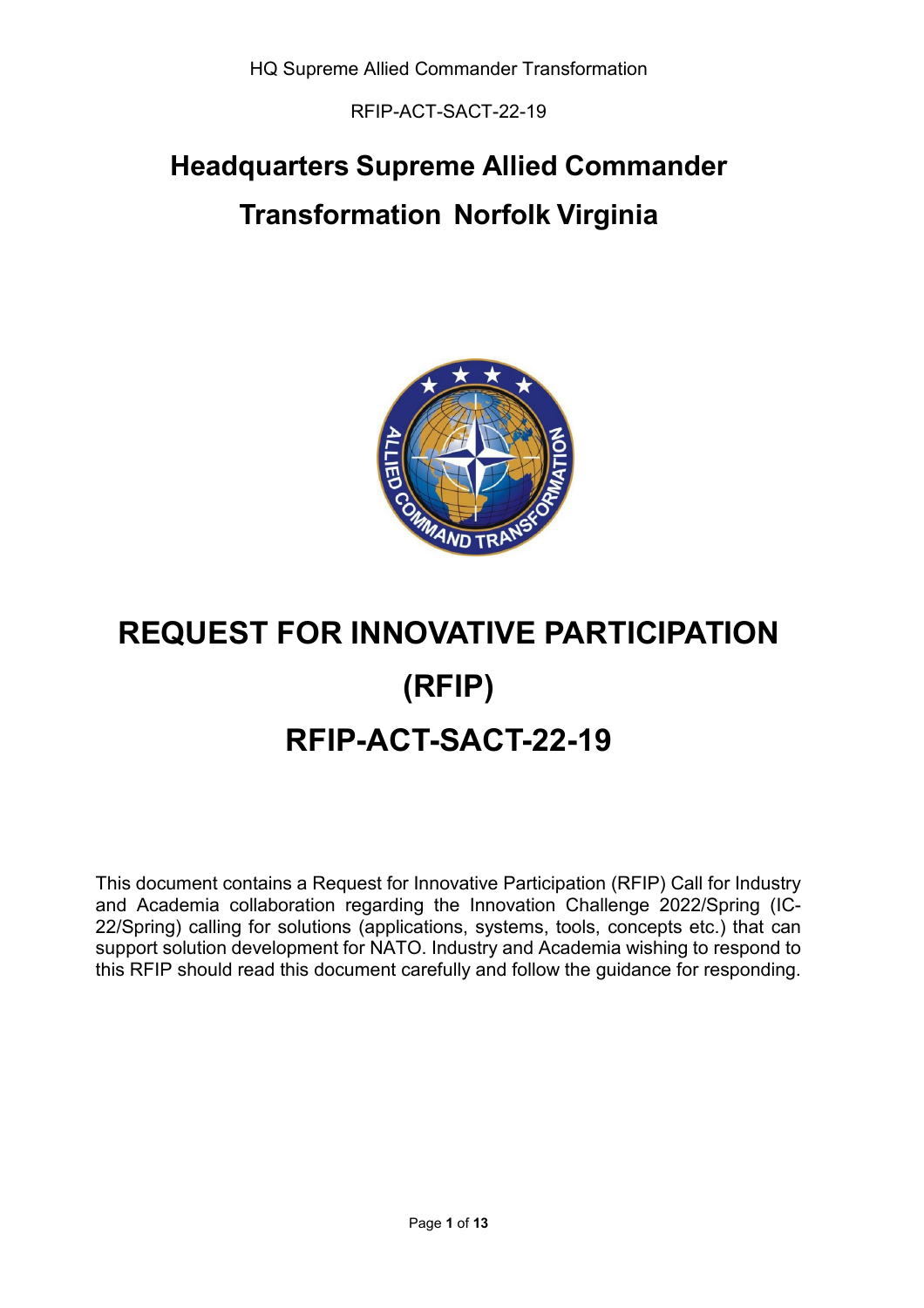| <b>General Information</b>                          |                                                                                                                                                                                                                                                                                                                              |
|-----------------------------------------------------|------------------------------------------------------------------------------------------------------------------------------------------------------------------------------------------------------------------------------------------------------------------------------------------------------------------------------|
| Request For Information No.                         | RFIP-ACT-SACT-22-19                                                                                                                                                                                                                                                                                                          |
| <b>Project Title</b>                                | Innovation Challenge 2022/Spring:<br>Medical - Bioresponse                                                                                                                                                                                                                                                                   |
| Due date for submission of<br>requested information | 28 May 2022                                                                                                                                                                                                                                                                                                                  |
| <b>Contracting Office Address</b>                   | NATO, HQ Supreme Allied Commander Transformation<br>(HQ SACT)<br><b>Purchasing &amp; Contracting Suite 100</b><br>7857 Blandy Rd, Norfolk, VA, 23511-2490                                                                                                                                                                    |
| <b>Contracting Points of Contact</b>                | 1. Mrs. Tonya Bonilla<br>e-mail: tonya.bonilla@act.nato.int<br>Tel: +1 (757) 747-3575<br>2. Mrs. Catherine Giglio<br>e-mail: catherine.giglio@act.nato.int<br>Tel:+1 (757) 747-3856                                                                                                                                          |
| <b>Technical Points of Contact</b>                  | 1. LT Melodie Gallant<br>e-mail: <u>melodie.gallant@act.nato.int</u><br>Tel: +1 (757) 747-3840<br>2. Mr. Serge Da Deppo<br>e-mail: serge.dadeppo@act.nato.int<br>Tel: +1 (757) 747-3747<br>3. Mr. Francois-Pierre Du Cluzel de Remaurin<br>e-mail: francois-pierre.ducluzelderemaurin@act.nato.int<br>Tel: +1 (757) 747-4198 |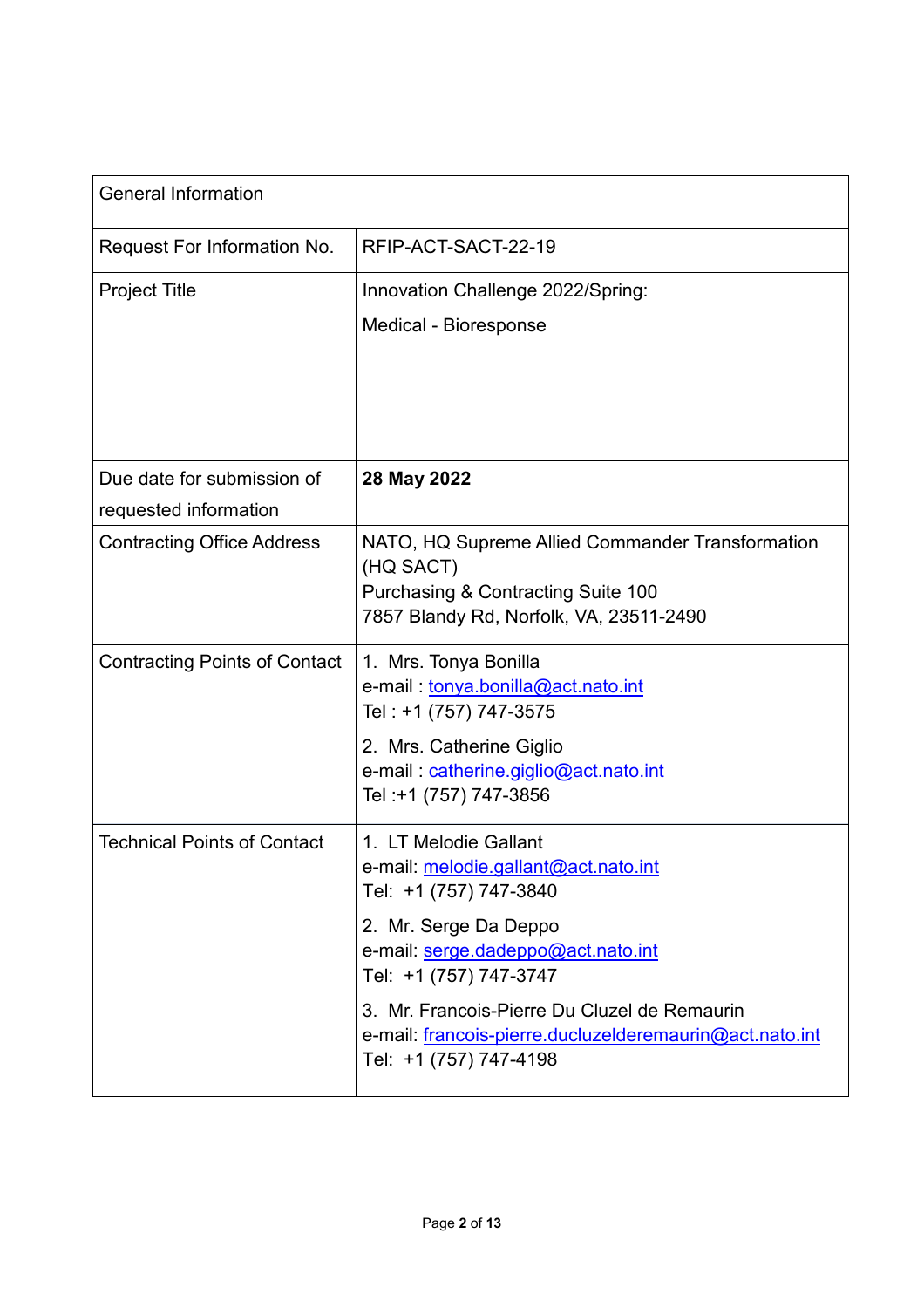## **SECTION I - INTRODUCTION**

1.1 **Summary**. HQ SACT is issuing this Request for Innovative Participation (RFIP) announcement in order to facilitate collaboration between NATO HQ SACT Innovation Hub and industry and academia regarding solutions<sup>1</sup>. The purpose of this RFIP is to request representatives from industry and academia to submit solutions (either existing and/or under development) to the scenario presented at Annex I to participate in NATO Innovation Challenge 2022/Spring. Submissions must conform to this RFIP.

A Selection Committee composed of representatives from NATO HQ SACT, advisors from the IC-22/Spring Partners<sup>2</sup> and other relevant experts invited by NATO HQ SACT will select up to 10 solutions amongst the responses submitted by industry, academia, or by individuals (participating under separate Terms of Participation). The selected solutions will be invited to participate in the IC-22/Spring *Pitch Day* on June 28, 2022. Participation in the *Pitch Day* is exclusively online. An Advisory Panel will be composed of representatives from NATO HQ SACT, the IC-22/Spring Partners and other relevant experts invited by NATO HQ SACT. The Advisory Panel will assist in assessing which solution(s) respond best to the scenario. The final selection of the IC-22/Spring winners will be performed by a Board, composed entirely by representatives of HQ SACT.

The nature of this event will be *discovery* only and will not be intended to solicit contracts. However, relevant solutions could potentially support development of future concepts, doctrine, STANAGs, user requirements, capability development, etc.

- 1.2 **Dates.** The events and timelines of IC-22/Spring is described in Section III. It will take place between 29 March and 28 June 2022, with the IC-22/Spring *Pitch Day* taking place online on 28 June 2022. Details will be posted on the Innovation Challenge webpage.
- 1.3 **Disclaimer**. This is a Request for Innovative Participation (RFIP) only, and in no way constitutes a current Request for Proposal (RFP) or a commitment to issue a future RFP.

HQ SACT has not made a commitment to procure any of the products/solutions described herein, and release of this RFIP shall not be construed as such a commitment, nor as authorization to incur cost for which reimbursement will be

Medicine (MILMED COE).

 $\overline{a}$ 

<sup>&</sup>lt;sup>1</sup> In this RFIP, the term "solutions" refers to applications, tools, systems concepts or devices.

<sup>&</sup>lt;sup>2</sup> Old Dominion University (USA), Ministry of Defense of North Macedonia, Center of Excellence for Military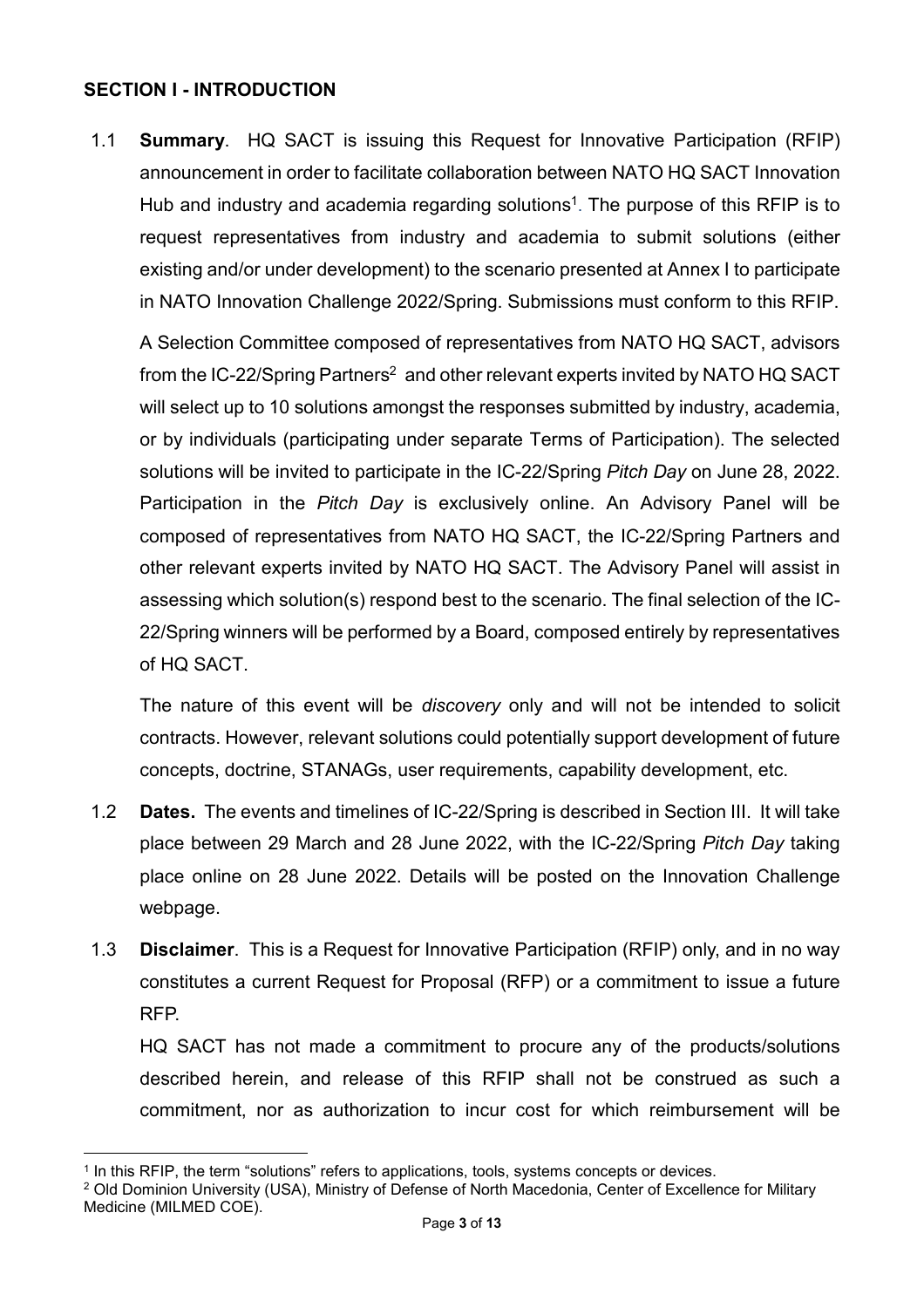required or sought. Further, respondents are advised that HQ SACT will not pay for any information or administrative costs incurred in *responding* to this RFIP, nor will HQ SACT pay costs associated with participating in the IC-22/Spring. The costs for responding to this RFIP and participating in the IC-22/Spring shall be borne solely by the responding party. Not responding to this RFIP does not preclude participation in any subsequent RFP if issued in the future.

## **SECTION II –BACKGROUND**

### 2.1 **ACT Framework for collaborative Interaction (FFCI).**

2.1.1 HQ SACT has implemented a Framework for Collaborative Interaction (FFCI) to increase opportunities for industry and academia to contribute to ACT capability development efforts through collaborative work. Such collaboration enables HQ SACT, and NATO as a whole, to benefit from industry/academia models, advice, capabilities and experience in the course of this work. In addition to the benefits ACT gains from such projects, this collaborative effort will provide industry/academia with an improved understanding of NATO's capability requirements and associated issues and development challenges to be addressed by ACT. Potential collaborative projects are on specific topics that are of mutual interest to both parties but shall be restricted to collaborations in non-procurement areas. Several mechanisms have been already developed to support the initiation of collaborative projects between industry/academia and ACT ranging from informal information exchanges, workshops and studies, to more extensive collaboration on research and experimentation.

More detailed information on the ACT FFCI initiative can be found on the ACT web site being developed to support FFCI projects at [http://www.act.nato.int/ffci.](http://www.act.nato.int/ffci)

- 2.1.4 HQ SACT has since 2017 conducted Innovation Challenges; these are informative and exploratory events focused mainly at the application of new technologies. The collaborative interaction sought for the IC-22/Spring is focused on (see scenarios at Annex I). RFIP respondents should be willing to share their knowledge, expertise, and products/solutions with NATO and national representatives participating in the IC-22/Spring.
- 2.1.5 IC-22/Spring winners for HQ SACT will be selected by a Board of HQ SACT representatives and announced as part of the *Pitch Day* program.

Page **4** of **13** All information provided in response (abstracts, supporting materials, and, if selected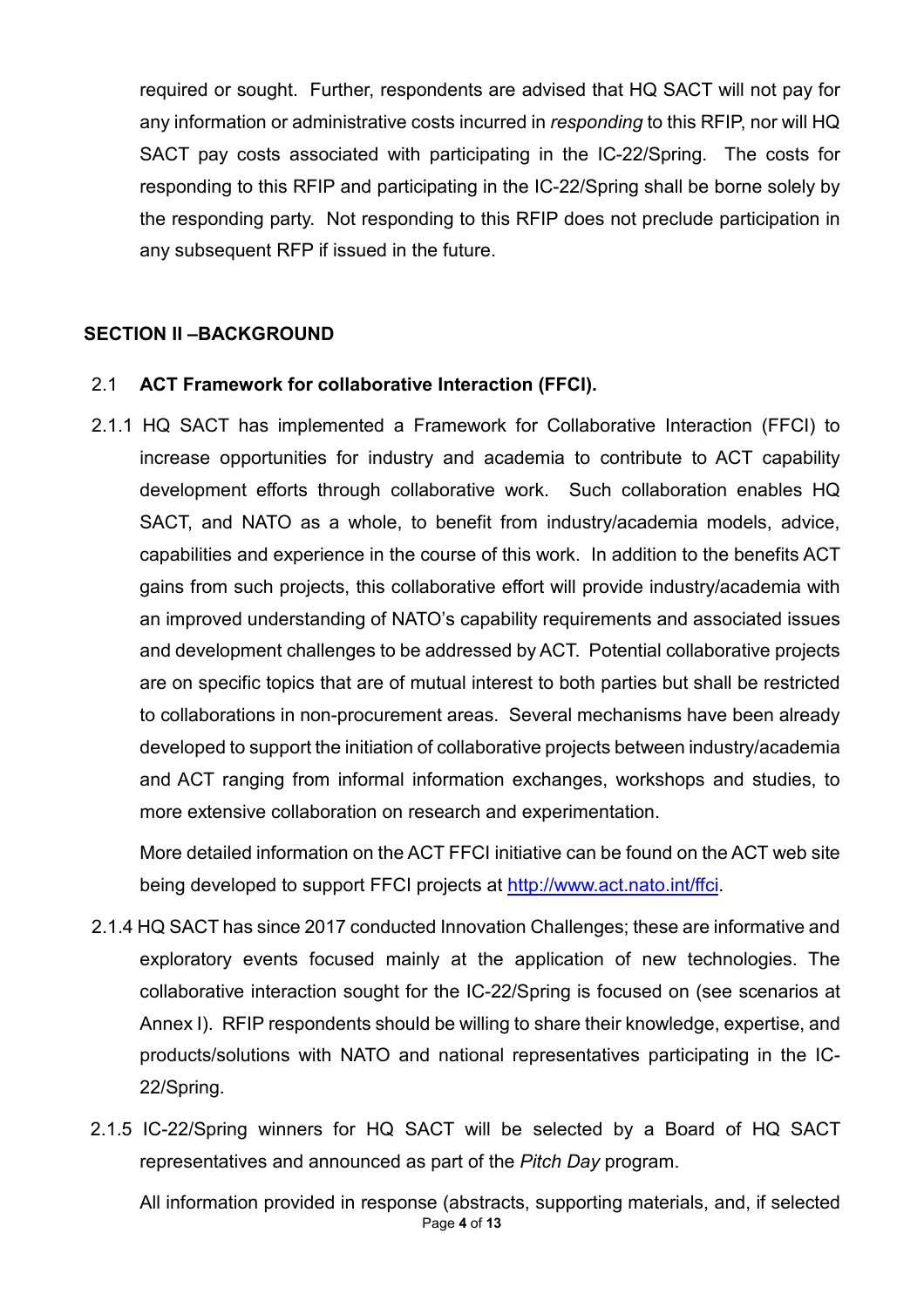for *Pitch Day*, in the presentations) must be releasable to the public. While the abstracts only will be provided in the public domain if selected for presentation at IC-22/Spring *Pitch Day*, both the Selection Committee and the Advisory Panel will be comprised of representatives from NATO HQ SACT and other relevant experts invited by NATO HQ SACT.

## **SECTION III - DESCRIPTION OF THE IC-22/Spring**

## 3.1 **Background.**

The HQ SACT Innovation Hub is the main organizer of the IC-22/Spring. The HQ SACT Innovation Hub also coordinates the NATO Innovation Network, federating national entities in order to leverage open innovation. For more information on the HQ SACT Innovation Hub, please visit https://innovationhub-act.org/.

## 3.2 **Objectives.**

The objectives of this RFIP is to invite eligible industry and academia to participate in IC-22/Spring through submission of abstracts in response to the scenario at Annex I, identifying and exploring existing and emerging technologies that could address current and foreseeable challenges to an effective and efficient approach.

## 3.3 **Planned activities**. The IC-22/Spring will consist of:

- a. Initial Selection Phase: The selection will be announced 27 days prior to the *Pitch Day,* allowing further development of the presentation Finalists will be contacted directly by email by the Innovation Hub team and the announcement will be made on the IC-22/Spring webpage The selected submissions will be invited to be presented live online on the *Pitch Day*. Any cost associated with presenting online remains the sole responsibility of the industry/academia providing the submission.
- b. Final selection phase: On the *Pitch Day*, the winners of the IC-22/Spring will be selected by a Board of HQ SACT representatives and announced as part of the *Pitch Day* program.
- 3.4 **Expected input from industry/academia.** See below in Section IV.
- Page **5** of **13** 3.5 **Expected benefits to industry.** Through this collaboration, HQ SACT offers industry / academia an opportunity to gain awareness about the particularities of the innovation challenges in NATO and Nations. It will be an opportunity to engage with HQ SACT Innovation Hub and other participants within a framework of a community of interest focused on the development of innovative solutions based on new technologies in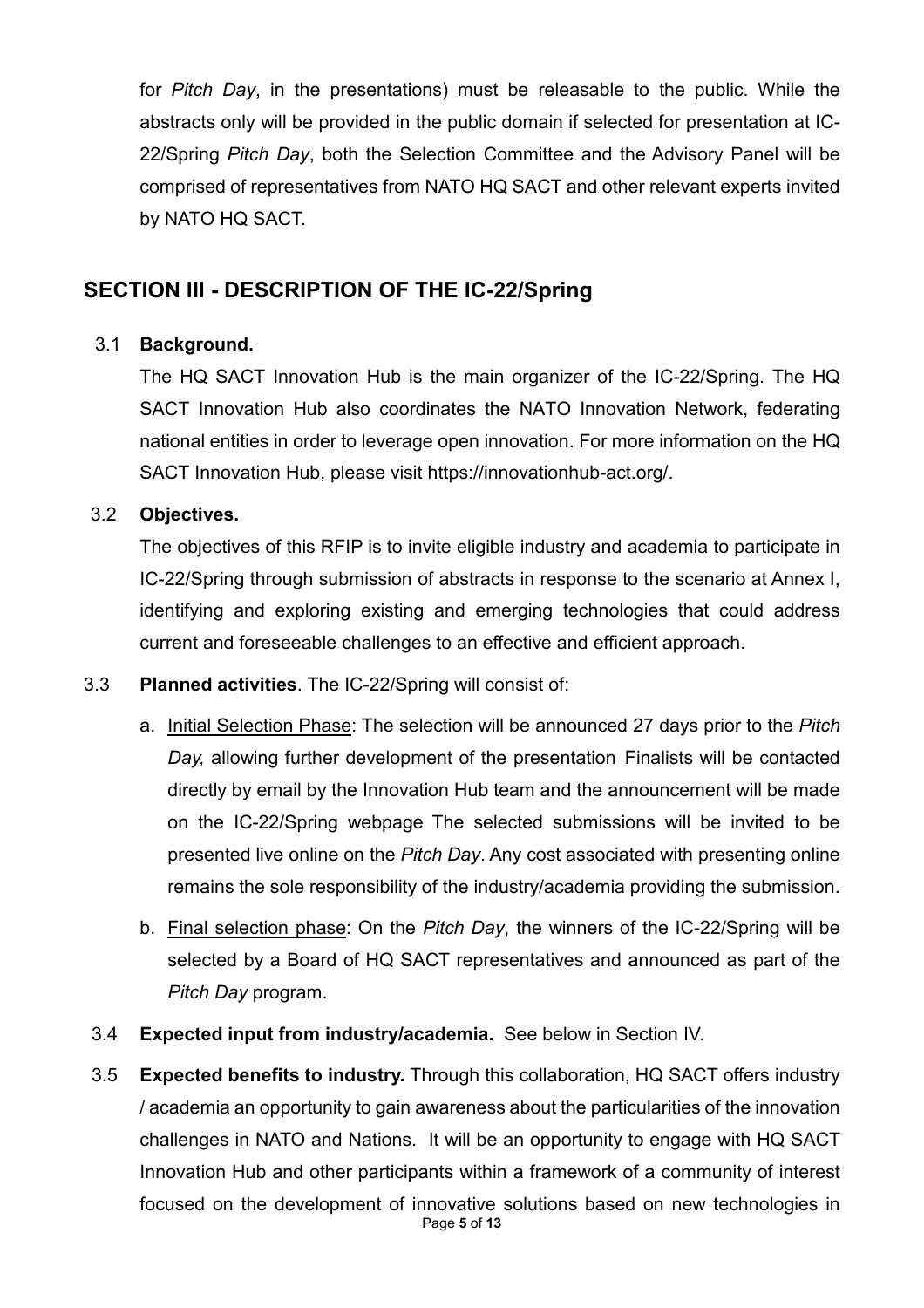support of the NATO Innovation Process.

## 3.6 **Monetary Awards**

- 3.6.1 HQ SACT presents three levels of monetary awards for the top three winners of the IC-22/Spring: a. first place: \$5,000 USD, b. second place: \$2,500 USD, c. third place: \$1,000 USD.
- 3.6.2 The monetary award is presented to the (1st/2nd/3rd) place recipients in the HQ SACT Innovation Challenge 2022/Spring. The presentation of the award does not alter the relationship between HQ SACT and the recipient and is only presented to eligible industry or academia entries, who have complied with the terms and conditions defined for the Challenge. The recipient is responsible for the proper recording and reporting of the monetary award to the appropriate tax authorities and the payment of any associated taxes.
- 3.6.3 Monetary awards will be paid to the recipient with an Electronic Funds Transfer.

## **SECTION IV - REQUESTED INFORMATION**

- 4.1 **Intent**. The intent of this RFIP is to call for formal collaboration with industry and academia in order to present solutions based on new technologies that can support the improvement of NATO Innovation process. These solutions should be applicable in a federated information environment and should be interoperable by design. Additionally, they should be intuitive, requiring none or very limited training at the enduser level. Solutions are sought at different levels of development, from the "advanced concept development stage" through "customizable applications" available "commercial off-the-shelf". Solutions may address some of the challenges described in the scenario presented in Annex 1, associated to one or more of the following *areas of interest*:
	- o **Collect and analyze** all relevant open sources information contributing to the space domain Awareness
	- o **Assess and prevent** any disruption or denial of space based capabilities and services
	- o **Visualize and present** the space domain information in an innovative, different way that would facilitate quick and efficient decision-making

The inherent discovery nature of the IC-22/Spring allows also for novel approaches to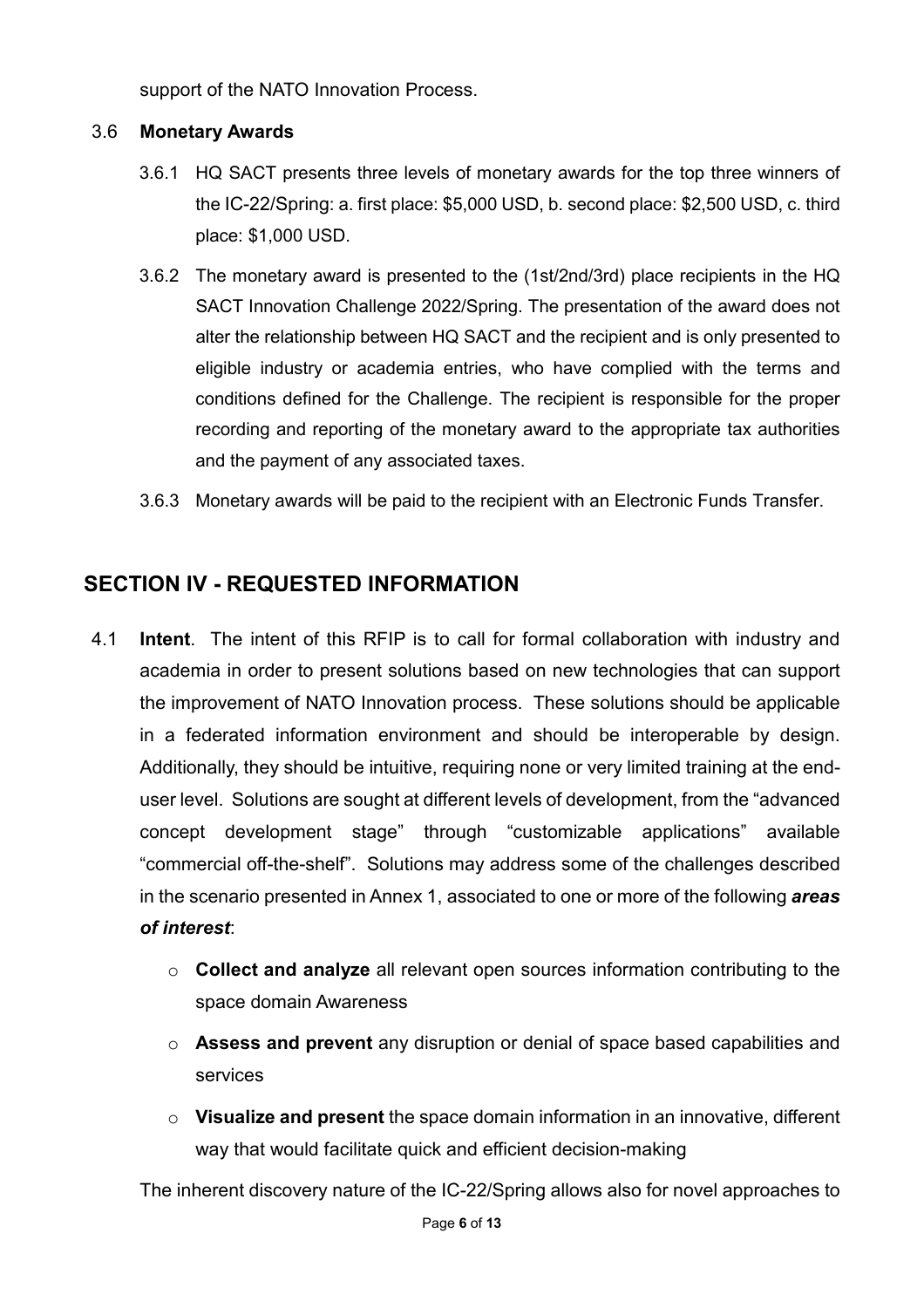these challenges.

## 4.2 **Responses to the RFIP**.

**In response to the RFIP, please submit an abstract (4500 characters maximum) describing the solution idea. Based on this submission, an IC-22/Spring Selection Committee will select and invite up to 10 abstracts to be presented at the Innovation Challenge** *Pitch Day***.**

The response to this RFIP should be submitted through the webform at https://innovationhub-act.org/eform/submit/nato-innovation-challenge-2022-1. It must contain:

- 1) The name of the participant (Industry/academia)
- 2) The name of the proposed solution and which area(s) of interest it addresses;
- 3) Name(s) of participant's representative(s) (new representatives cannot be appointed after pre-selection)

The abstract can include:

- up to 4500 characters max text document
- max 5 graphics, pictures or slides
- max 4 min video/audio file

Note that all information provided in response to this RFIP has to be releasable to the public.

- 4.3 **Evaluation of Solutions and Selection Process**. A Selection Committee will be convened to analyze and evaluate the responses to the RFIP and select which submissions will be presented/demonstrated at IC-22/Spring. The Selection Committee will assess each response according to the following criteria:
- 4.3.1 *Eligibility*: The response to this RFIP should reflect a solution that addresses at least one of the areas of interest presented at paragraph 4.1.

Submissions will specifically be scored against:

- o **Usefulness**: Understood as the potential impact of proposed solution on challenge topic.
- o **Innovativeness**: Understood as if it is a genuinely new idea or an already existing solution adapted for this Challenge.
- o **Feasibility**: Understood as if the solution is cost-effective and easy to develop and implement.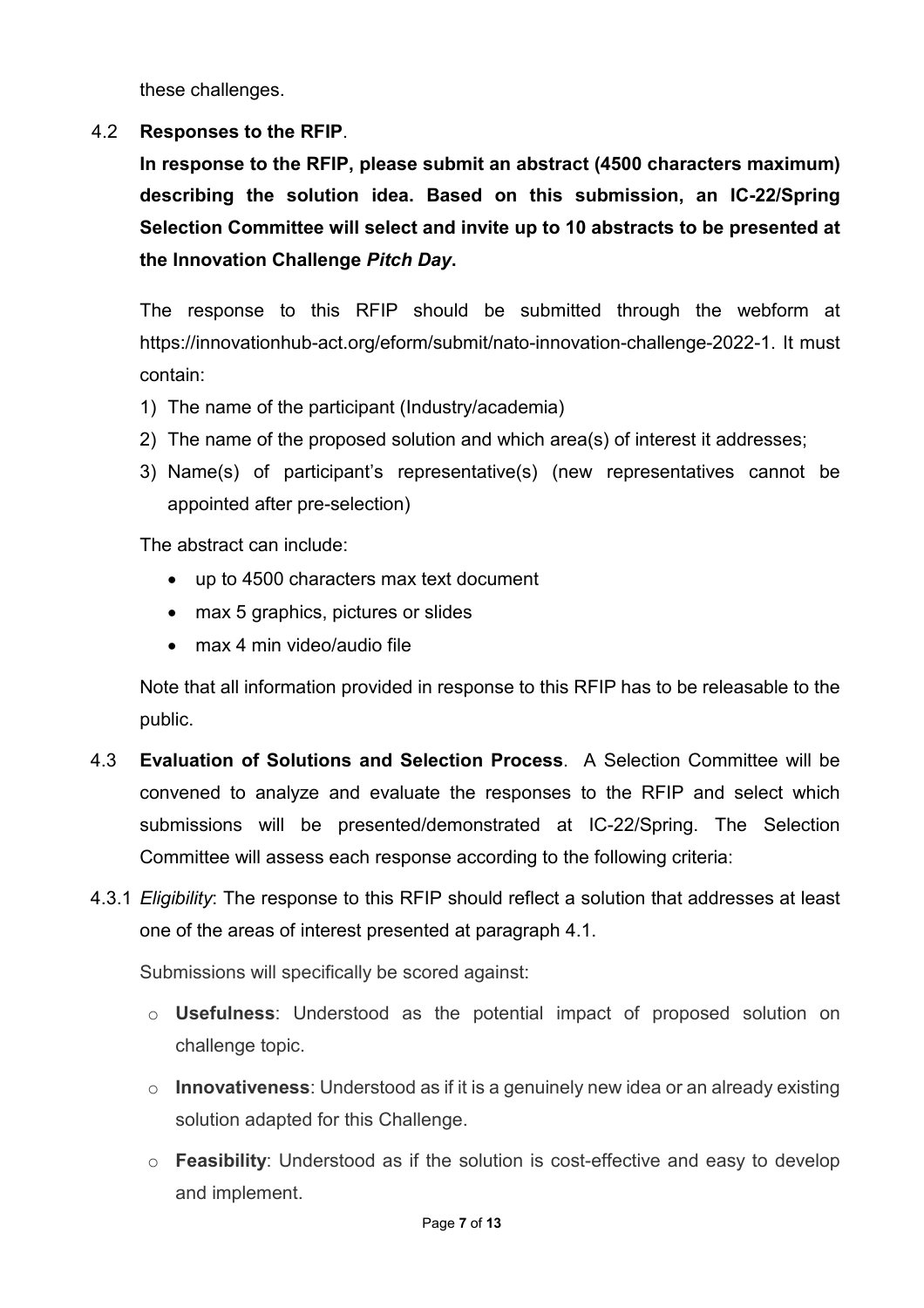- 4.3.2 *Priority*: the Selection Committee retains the right to prioritize the answers to RFIP based on the relevance and diversity of the solutions, on the proposed *demonstration* method, and the complexity of the challenges addressed. Additionally, ensuring a balanced representation of both industry and academia will be part of the prioritization process.
- **4.3.3** *Status***: Only submissions by industry and academia headquartered or located in NATO member countries will be considered for IC-22/Spring.**
- 4.4 Terms applicable to this RFIP: The participating industry and academia agree that the IC-22/Spring, without any limitation or further compensation, may use the participant's name as well as voice and/or likeness of its representative(s) in any and all media for the purpose of advertising and promoting the IC-22/Spring, HQ SACT, and any associated programs. Further, the participant grants HQ SACT and the IC-22/Spring the right to take photographs and videos of the submission in connection with the challenge and grant the right to the IC-22/Spring to use, and to publish the photographs and videos with or without the participant's name and for any lawful purpose, including but not limited to, publicity, illustration, advertising, and internet and social media content. Additionally, the participants agree that the IC-22/Spring and thus HQ SACT may demonstrate the operation and functionality of the submission (but may not modify or publicize the source code) in connection with advertising and promoting the IC-22/Spring and subsequent events organized by HQ SACT.
	- a. The participating industry and academia represent and warrant that there are no contractual or other obligations that would:
		- (i) prevent the participant from granting the right of use provided here and/or
		- (ii) prevent the participant from claiming Intellectual Property ownership rights in materials or inventions created by the participant and incorporated into the submission.
	- b. Representation and Warranties: The participating industry and academia represent and warrant that:
		- (i) the participant is the original author of the contributions to the submission;
		- (ii) to the participant's knowledge, the submission will not infringe on any third party's copyright, patent, trademark, trade secret, right of publicity or property or any other right;
		- Page **8** of **13** (iii) the submission is not the subject of any actual or threatened litigation or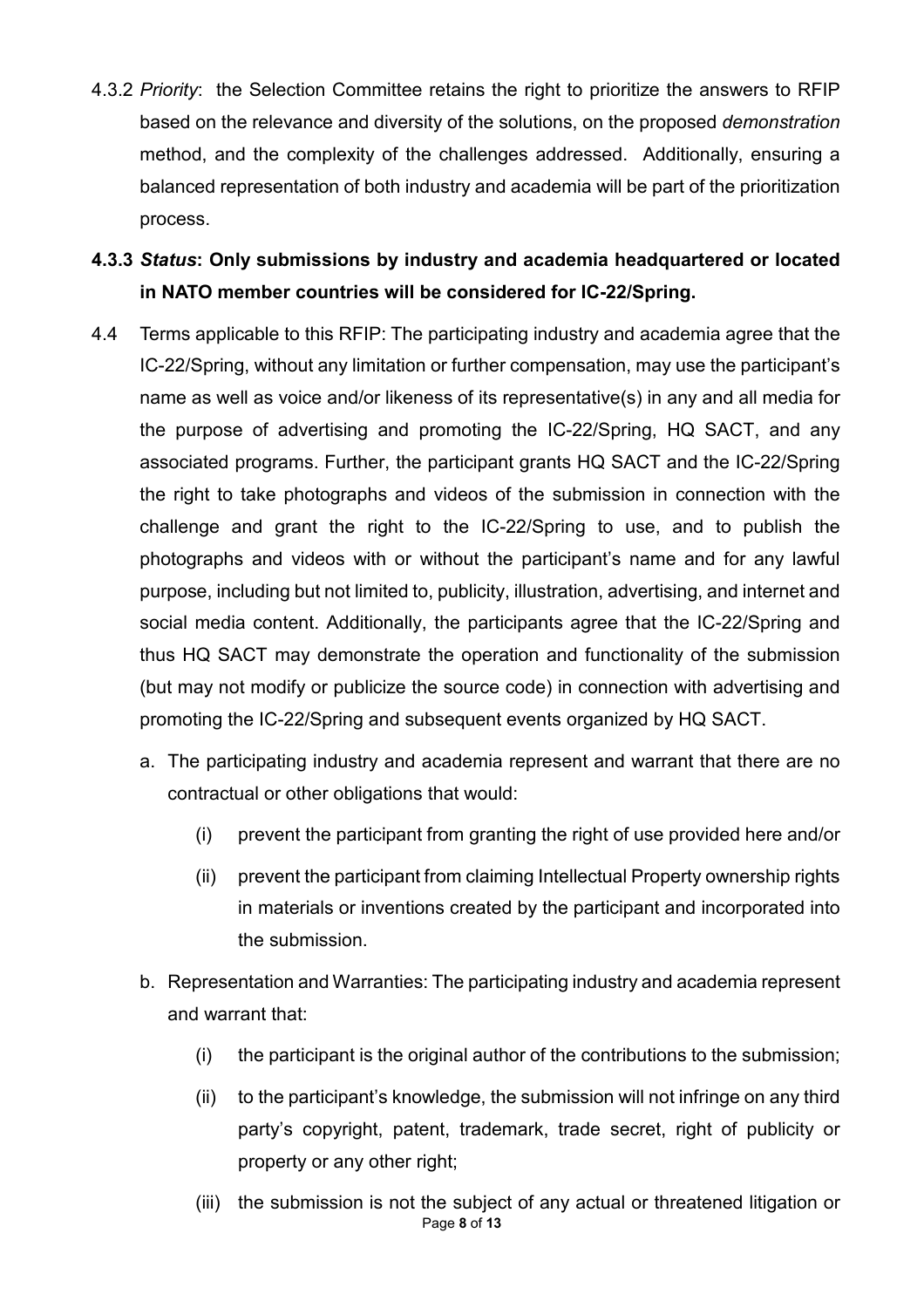claim;

- (iv) the submission will not be obscene, offensive, libelous, pornographic, threatening, abusive, or otherwise objectionable; and
- (v) the submission will not contain any content that is illegal, would constitute or encourage a criminal offense, or would otherwise give rise to liability or violate any law.
- c. The participating industry and academia agrees to grant to the IC-22/Spring (and thus HQ SACT), a non-exclusive, use of the submission as necessary to conduct the IC-22/Spring and for internal evaluation purposes by HQ SACT:
	- (i) in any Intellectual Property incorporated into the submission;
	- (ii) in Intellectual Property that is needed to operate or use the submission;
	- (iii) in Intellectual Property covering other materials or inventions that are incorporated into the submission, and/or
	- (iv) in Intellectual Property that is needed to operate or use the submission.
- d. Further, participants acknowledge and agree that the submission is submitted on a non-confidential basis, and that the IC-22/Spring (and thus HQ SACT) shall have no obligation to prevent the disclosure or otherwise treat as confidential such submission. Also, to the extent that the submission includes publication of information or content on [innovationhub-act.org,](https://www.innovationhub-act.org/) participating industry and academia consent to terms governing utilization of any information or content published on [innovationhub-act.org.](https://www.innovationhub-act.org/)
- e. By responding to this RFIP and participating in the IC-22/Spring the participating industry and academia acknowledge and agree that the IC-22/Spring may receive many entries and submissions in connection with this and/or other participants, and that such entries and submissions may be similar or identical in theme, idea, format, or other respects to the submission. By responding to this RFIP the participating industry and academia waive any and all past, present or future claims against HQ SACT and the IC-22/Spring relating to such similarities, or asserting that any compensation is due in connection with the submission.
- f. Limitation of Liability: In no event shall the HQ SACT or the IC-22/Spring be liable for incidental, exemplary or punitive damages arising out of or in connection with the IC-22/Spring, industry and academia participation, or the submission. If a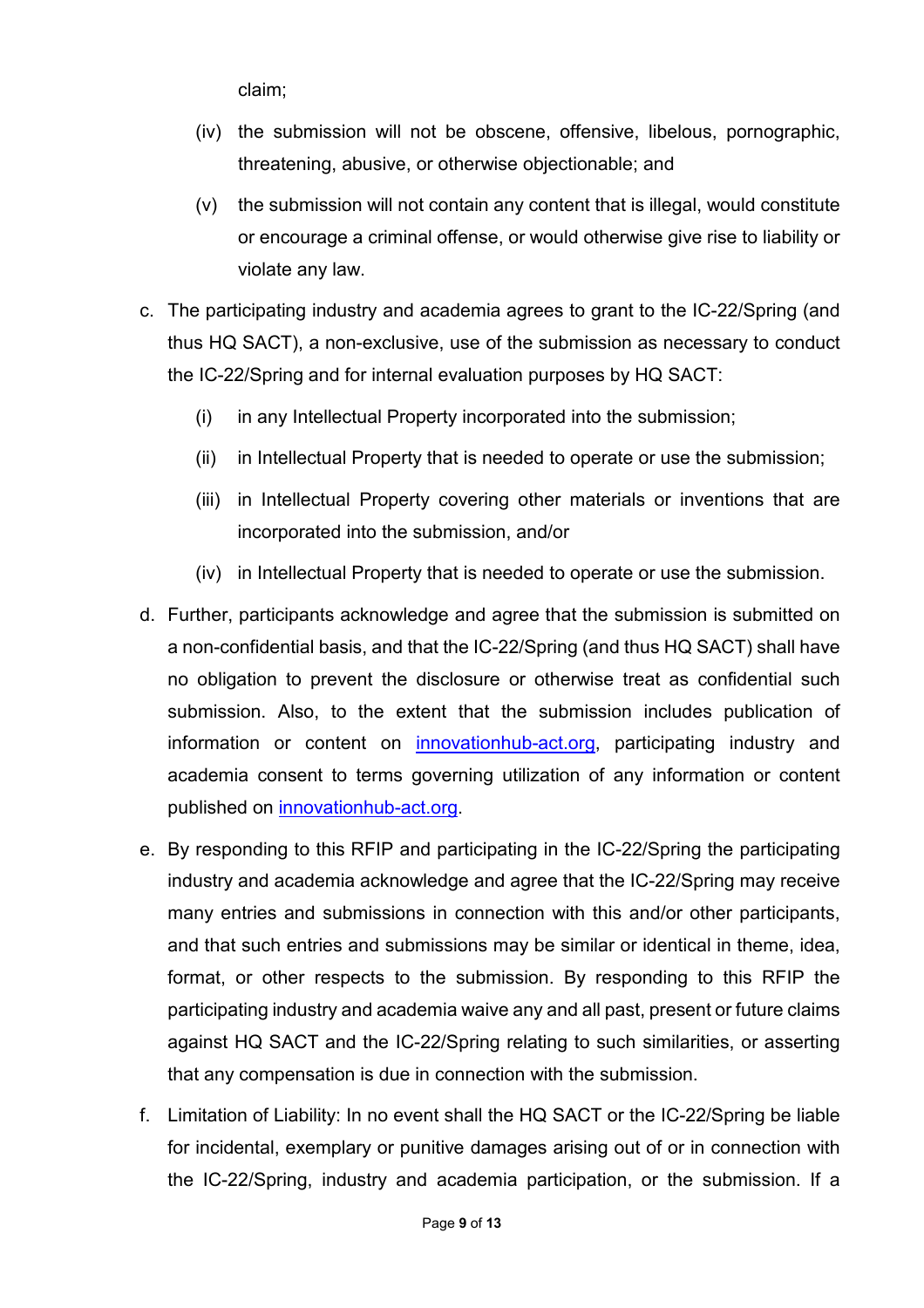participant has a dispute with any participant in the IC-22/Spring or any other third party, the participating industry and academia release HQ SACT and the IC-22/Spring from any and all claims, demands and damages, (actual and consequential) of every kind and nature arising out of or in any way connected with such disputes.

- g. Release and Indemnification: By responding to this RFIP and participating in the IC-22/Spring, industry and academia agree, on behalf of that participant and the heirs, executors and administrators, to release and hold harmless the IC-22/Spring (and thus HQ SACT) from any claim, liability, damage, litigation, illness, injury or death that may occur, directly or indirectly, whether caused by negligence or not, from participating in the IC-22/Spring. This includes any entry (submission) submitted by the participating industry and academia.
- 4.5 **Communication and Follow-on**. The answers to RFIP should be submitted through the Innovation Hub webform at https://innovationhubact.org/eform/submit/nato-innovation-challenge-2022-1. Post-submission, RFIP respondents may be contacted to provide additional information on their proposals/response. The results of the selection process will be posted on the Innovation Hub webpage: <https://innovationhub-act.org/challenge-intro>
- 4.6 **Questions**. Questions of a technical nature about this RFIP announcement shall be submitted solely to the Innovation Challenge Forum:

<https://www.innovationhub-act.org/forums/innovation-challenge>

Accordingly, questions shall not contain proprietary and/or classified information

- 4.7 **Deadline for responding to this RFIP**. 28 May 2022
- 4.9 **Summary**. This is an RFIP only. The purpose of this RFIP is to request both industry and academia to present and demonstrate solutions (either existing and/or under development) based on new technologies that may support the improvement of NATO Innovation Process. HQ SACT has not made a commitment to procure any of the products/solutions described herein, and release of this RFIP shall not be construed as such a commitment, nor as authorization to incur cost for which reimbursement will be required or sought. It is again reemphasized that this document is a RFIP, and not a RFP of any kind.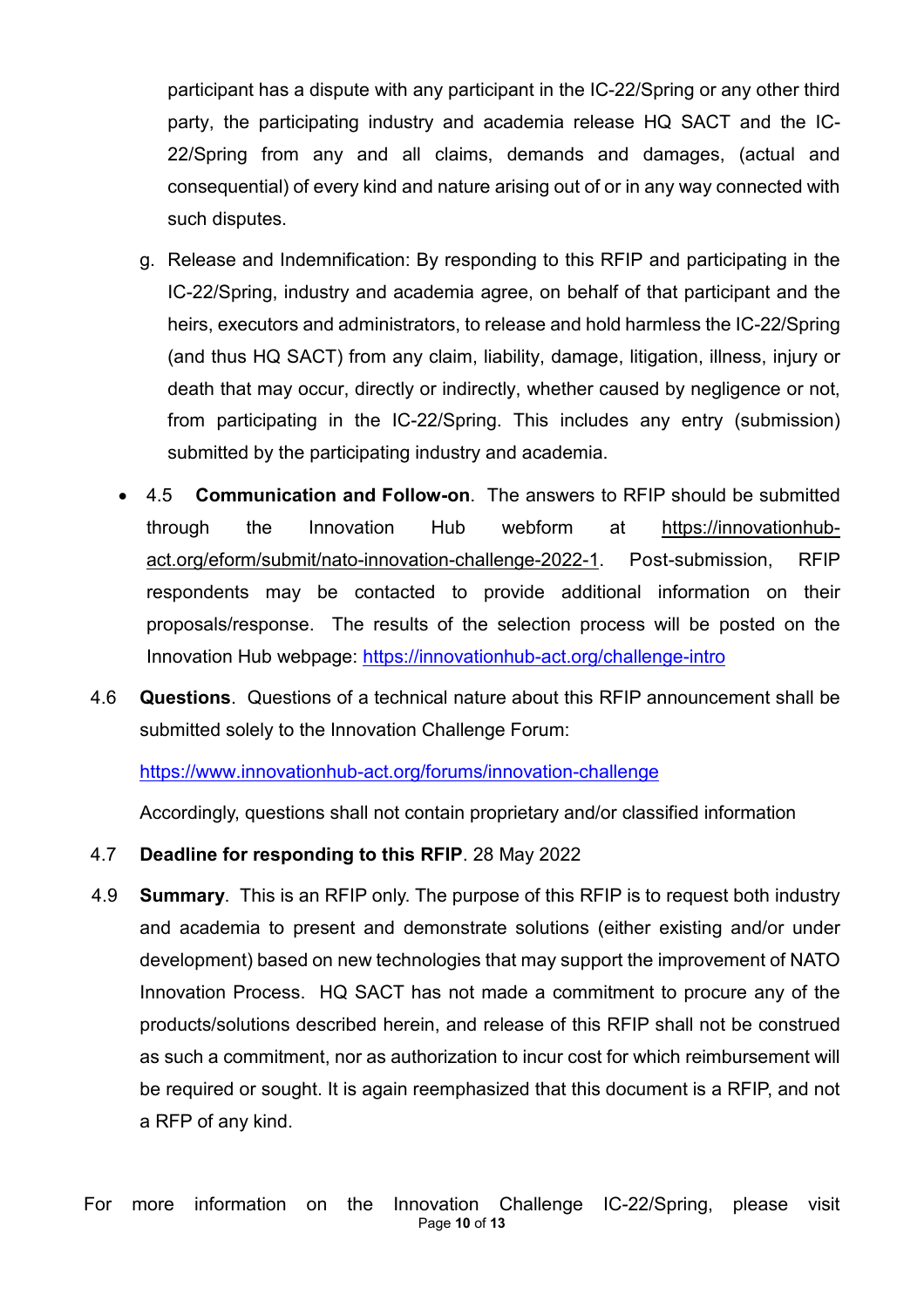<https://innovationhub-act.org/nato-innovation-challenge>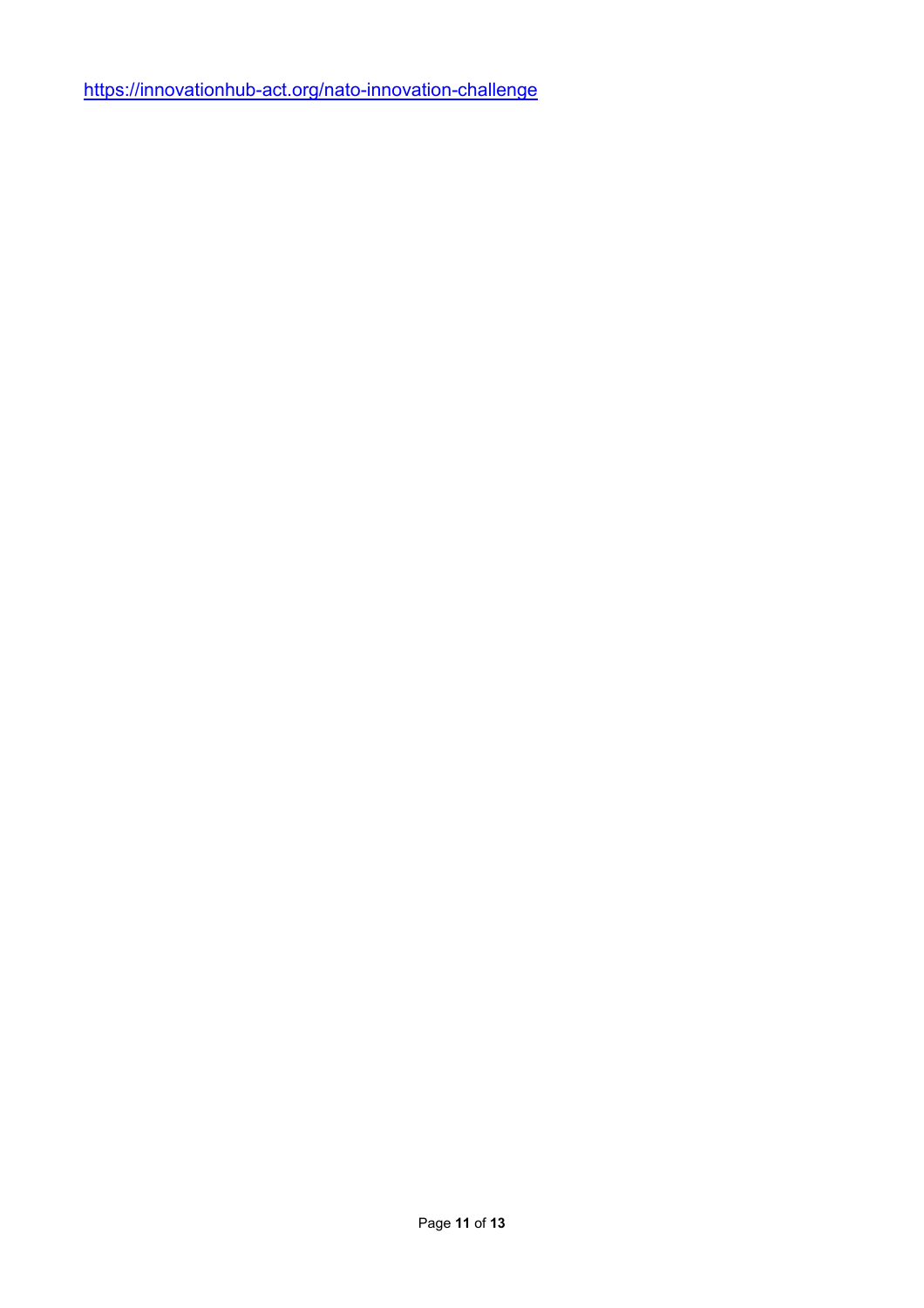## **ANNEX I – SCENARIO AND QUESTIONS**

## **Background**

The global Covid-19 pandemic in the last two years has shown the weaknesses of the world to highly contagious viruses. The unseen impact of this biological agent on societies and their organizations has led to an array of extraordinary responses by authorities around the world. The pandemic has affected all dimensions of the security sector, including the military, which have been deployed to assist the civilian sector in fighting the pandemic in a broad number of countries.

Highly contagious biological agents may emerge in various circumstances. However, the occurrence thereof is preceded by incidents which may be intentionally created, as well as arising from natural disasters and mutations. The overall impact of highly contagious biological agents has always been enormous. Even before the COVID-19 outbreak, global pandemics were high on the list of risks for global economy, which was proven in the past few years.

### **Objectives**

Deployed NATO forces can be exposed to a contagious disease during military operations from a naturally occurring disease or from the deliberate or accidental use of contagious biological warfare agents, emerging, endemic, imported, engineered, or agricultural disease, and/or "bio-mimickers".

Regardless of origin, surveillance of a contagious disease outbreak must occur as soon as possible. This includes identifying, monitoring, managing and controlling the biological threat to maintain operational effectiveness and limit casualties. This is the aim of NATO's bioresponsiveness ability: prepare and respond to biological issues by achieving capabilities in outbreak investigation, diagnostics, evacuation, isolation, and patient management. It includes the critical necessity to receive knowledge of the emerging outbreak and manage the information flow.

Optimally, when operational environment permits, NATO's bio-response capability should be implemented in collaboration with civilian health and medical response organizations when those risks cannot be managed by a single nation or by the deployed medical task force.

The Alliance would like to seek adaptive measures of biological threats to help NATO military medical services prepare for and ensure the identification and monitoring of hazardous biological outbreaks.

### **Scenario**

In this fictitious scenario, NATO forces are deployed into a recently flooded region of an Ally that asked for assistance and support. Several days after the flooding, this Ally reported an unexpected increase in hospitalizations and deaths in this region, which appears to be caused by an undefined/unknown highly contagious biological agent(s).

After arrival of NATO forces, neighboring areas also reported an increase in hospitalization and mortality rate while many public/private GO and NGOs have already started investigating